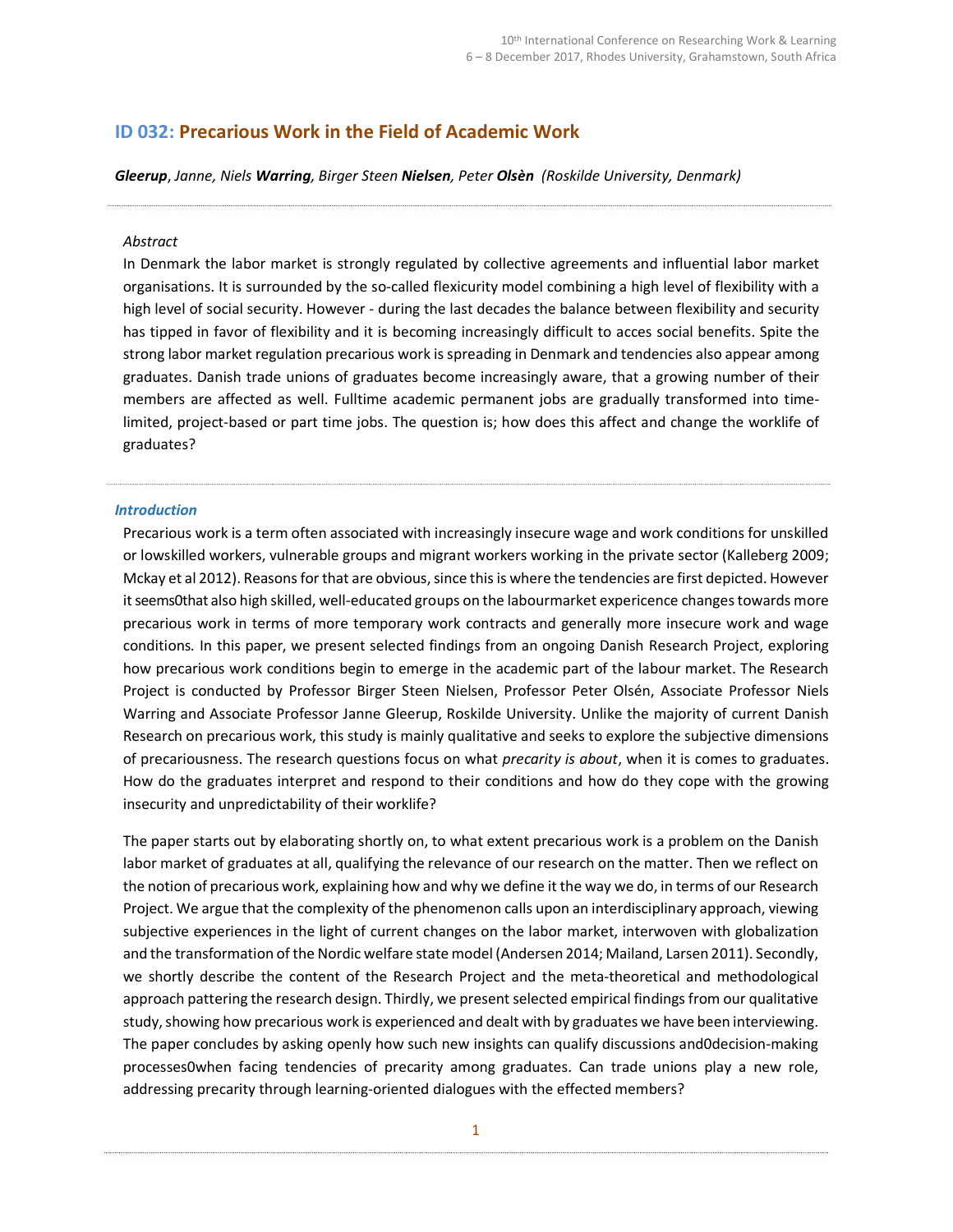### Is precarity among graduates a problem at all?

An current debate about precarious work concerns the question whether this is just a marginal phenomenon or if the tendency expresses a general societal trend that will eventually reach the core center of society and potentially affect a majority of employees, citizens and societies? Researchers in Denmark disagree on the answer, but if we view labor market changes in an international perspective, there is no doubt about the existing of the tendency towards more precarity (Standing 2011, 2016). Even though the labor unions in Denmark are well organized, the spread is depicted (Scheuer 2011, 2017).

Some also ask, if graduates are vulnerable to this labor market change at all? Compared to precarity among blue colour workers in the industries, the graduates are in many ways better of. Their high level of eduction enlarges the employment opportunities relatively and their economic positions are often stronger than among unskilled or low skilled workes. Even though the educational system produces more and more graduates, unemployment rates for graduates are declining and in the future, we will increasingly depend on a highly educated workforce, since work become increasingly knowledge based. In other words: Is the spread of precarious work on the high skilled part of the labor market a real problem or is it something that concerns only a smaller part of an otherwise privileged social group? Even though the society educate – and need graduates, we argue, that the ways labor market changes take place indicates, that quality of academic work conditions is threatened0by the spread of precarity. Research show that somewhere between 20-30 % of graduates are affected, depending on how precarity is measured (Pedersen, Ribe 2013; Eilertsen 2017; Bøttcher 2016; Eilertsen 2016).

### The notion of precarity

The question about employment conditions has always been subject to research and public debate, but the specific focus on the content and spread of precarious work is relatively new in Denmark. This also – to some extent - explains way there is still a lot of debate on0how to define and address the phenomenon within research as well as politically. Precarious Work can be defined and analyzed in many ways, depending on, what dimensions of the phenomenon you want to explore (Campbell & Price2016). Guy Standing has suggested that precarity must be0seen related to seven forms of labo0r insecurity: Labour market; employment; job; work; skill reproduction; income; representation (Standing 2011). Following this, insecurity is a central element, and labo0r market insecurity is growing for all groups on the labor market. Therefore, we suggest the term *potential* and *actual precarity* to underline the fact that the processes that form the growth in precarious work are related to broader societal and labor market transformations. Especially the expansion of different forms of labor flexibility have become core elements in the development of postfordist and neoliberal labo0rmarket regulations and state policies. (Lambert & Herod 2016, Harvey 2010). of precarity ; actual and potential precarity0

0Precarity is not a thing or substance, but a result of social practice and for a growing group of people, it's defining a way of living. Of course precarity is something that affects people through their participation on the labor market. But if we distinguish rigidly between labor market work and leisure time, we miss out on a lot of work activity. A lot of unpaid work takes place, especially by precarious workers who are constantly forced to spend time and effort on finding the next job and thereby maintain income. In our definition work is considered a basic life activity through which we achieve meaning and make sense of our lives as a whole. It is a fundamental part of human life to work – in the very many ways it takes place, in and beyond the labor market boundaries.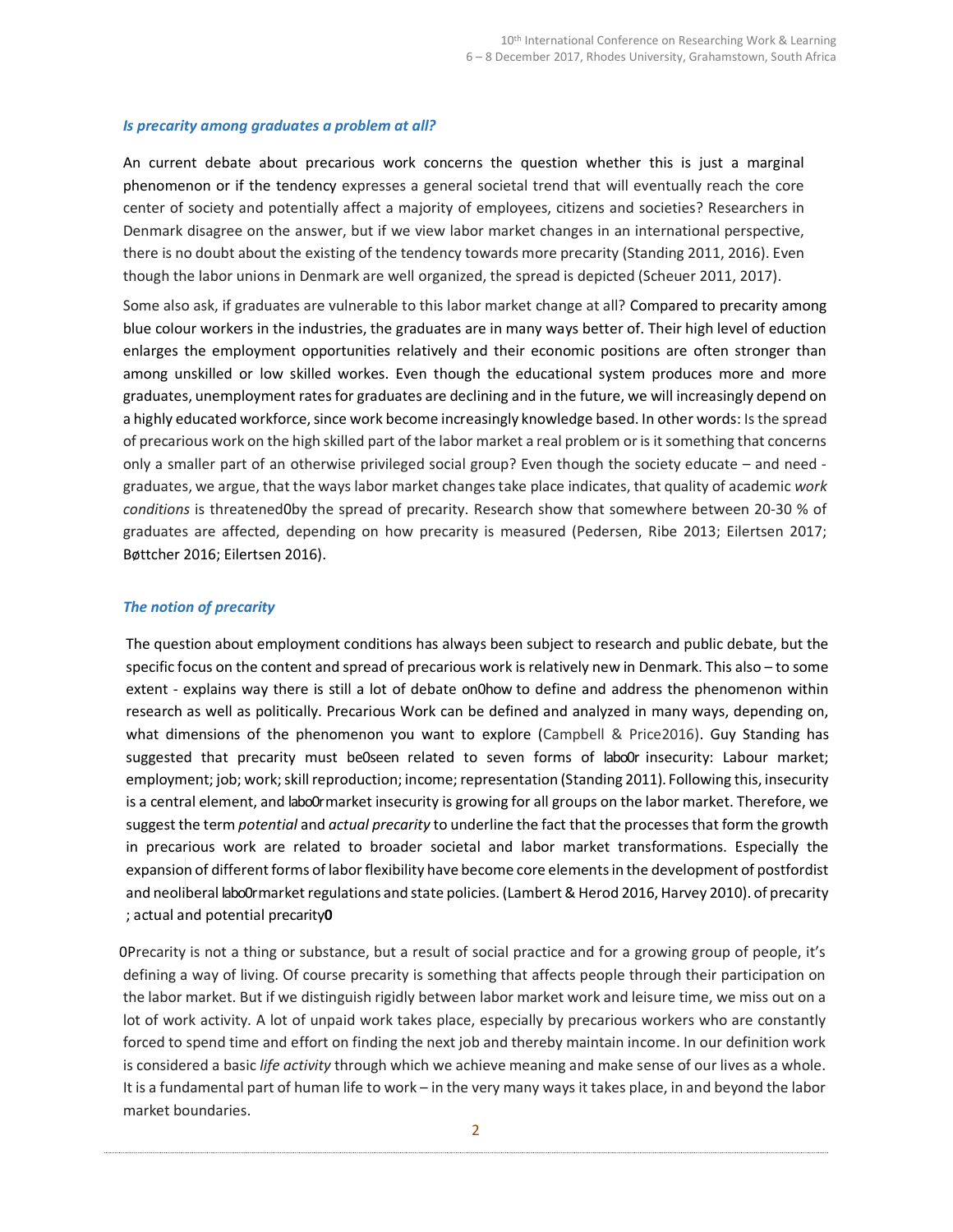Researching the subjective consequences of precarious work has shown to be important in order to understand not only what effects precarity has, but also what might challenge the forces that create precarity. Research on subjective consequences of precarious work among graduates include Sanders' (2012) who has summarized a major empirical study with the construction of four different typologies that categorize ways graduates experience and handle precarity. Others have analyzed how the prospect of a precarious work life can influence how young graduates plan family life ("Reproductive insecurity", Chan & Tweedie 2015), while Armano and Murgia (2013) discuss, among other things, how knowledge workers' strong identification with the work can lead to self-exploitation.

### The Research Project

The Research Project is funded by the Danish Trade Union of Phd. and Masters (Dansk Magisterforening) who has chosen to support us, because the organisation experience, that more and more of their members are subjected to precarious work contracts and they want to learn more about, how this is experienced, in order to renew political effort towards supporting this group of member. Our empirical activities in the project concist of a series of individual and group-based qualitative interviews with around 25 people who – in their own view - have experiences of precarity. Participants recruited are graduates representing precarious work experiences from both the private and the public sector. The groups defined are: cultural workers, freelancers, university teachers and academic administrative personal in the public sector. In addition to these core interviews we have held some interviews with representatives from management level, interviews with shop stewards and various experts. We have analysed the interviews and produced a number of themes. The selected material used to exemplify certain insight in this paper derrive from these interviews with the affected persons, herafter named the participants. We pool and present research results in a book expected to be published in December 2017.

### Analytical framework – how to interpret the subjective experience in a societal context

The overall theoretical framework approach behind the research design is inspired by the tradition of Critical Theory, combining structural (marxist) analysis approaches with the Psyco-analytical tradition of understanding the subjective. When linking societal and subjective issues through Critical Theory we try to avoid aproaches understanding subjective experience as a mirror of objective conditions. The subjective experience is always more than that, and the patterns within the dialectic connection between micro macro levels are difficult to grasp making use of one level of perspective only. In our Research Project as a whole, we combine a variety of theoretical views in order to grasp the complexity of the tendencies of precarious work from different ancles, but in this short paper, we leave out this complexity and focus instead on selected empirical findings. The strategy of analysis as regards the empirical material is inspired by0what we define as an everyday life perspective, theoreticly originating from the french researcher Lefebvre (Lefebvre 1991). With this point of departure we are aiming to illicit how tendencies towards precarious work are experienced and dealt with by affected academic workers in a life world perspective. Below we present som examples showing how precarity is affecting subjectivity, how it is experienced and dealt with.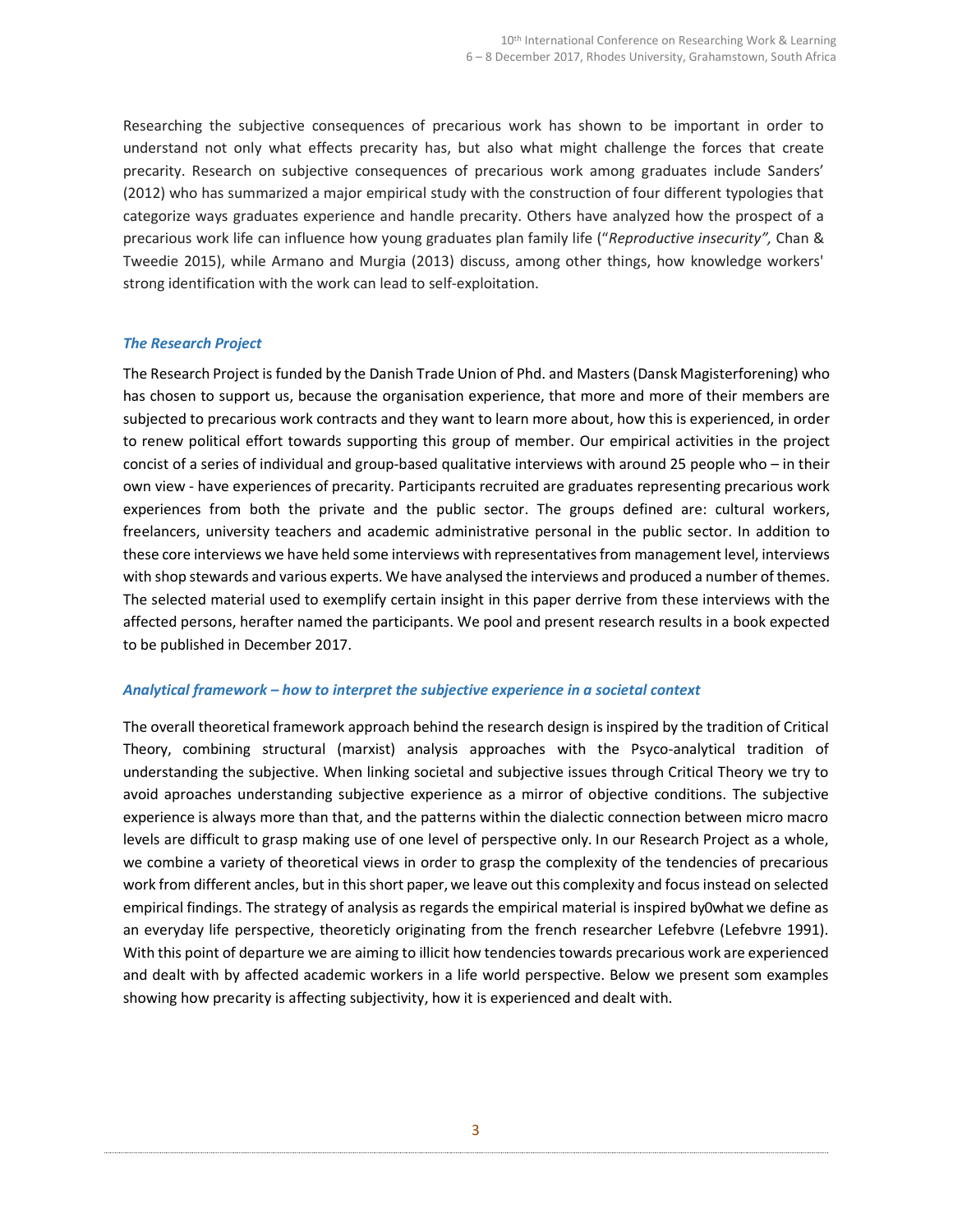## Precarity in a life perspective

Even though some participants emphazise that they don´t see full permanent employment as the solution to all their problems, and even though some are able to find their ways combining different jobs or making a living as freelancers and solo independents, it´s evident, that the majority finds a worklife in precarity stressful. Temporality and unpredictability are defining conditions of their everydaylife. This makes it diffucult to plan the future and many experiences a gradual los of control over their own lives. The sense of not belonging anywhere makes space for mechanisms of individualisation strikes hard and so does the sense of insecurity, lack of recognition, loss of professional integrity and sense of dissapointment. All severe negative compagnions to the emerging precarity in the academic field of work.

Among the younger graduates we sometimes trace a more pragmatic or hopeful attitude than among the experienced. The graduates still have hope for a permanent job in the future and some also see positive opportunities in trying of different kinds of temporary jobs, while waiting for the right permanent job to show up. They grasp the opportunities to improve their qulifications and CV

´s through a series of time limited jobs. However most of them also fear, that this is not just an initial phase, but may instead reflect an emerging structural change on the labor market which they as graduates are the first to experience the full consequences of. As one of the participants puts it:

"Both my parents are graduates with full time pernament jobs. I have good grades and I guess, I thought, I could be like them. Now I have had temporary work for more than 5 years. Maybe this is how it actually is! I hope not!"

Others young participants argue that they have been cheated by the "educational promise". They were advised to chose higher education and trusted, that this would keep them as far away from insecurity as possible. Now they find that they apply for jobs they can´t get, because they are overqualified as graduates.

The spread of precarious work also influences the private lives of the participants. Especially among the young graduates, planning problems matter: Can we afford to have children, if both parents are loosely attached to the labor market? Can we afford to buy a bigger flat when we both are out of jobs in a few months? Should we move to another part of the country because one of us has got a time limited job offer there? What are the long term consequences of jobs without pension benefits? Will I suffer from poverty in my old age? Such questions make it difficult for the participants to keep faith in the future and a lot of them anticipate that social security in the welfare system will erode.

## Precarity as a social and professional challange at the workplace

Besides the fact, that formal work and pay conditions of temporary and permanent staff are unequal many stresses the difficulties of social and professional integration at the workplace. Hence a lot of the participants working on time limited contracts experience difficulties in "finding their place" as temporary member of the workplace community. From a social perspective some point out that temporary workers are rarely invited to yearly summer seminars, Christmas dinners or other social activities. From a professional point of view some stresses how it hurts when temporary workers are not invited to take part in meetings about how to organize, conduct or develop the work tasks. Some experience, that permanent staff tends to overlook the contributions by temporary staff, others reason that permanent staff are unaware of who they are and the unequal work and pay conditions they perform under. Some feel almost invisible or taken for granted by permanent staff. As one puts it: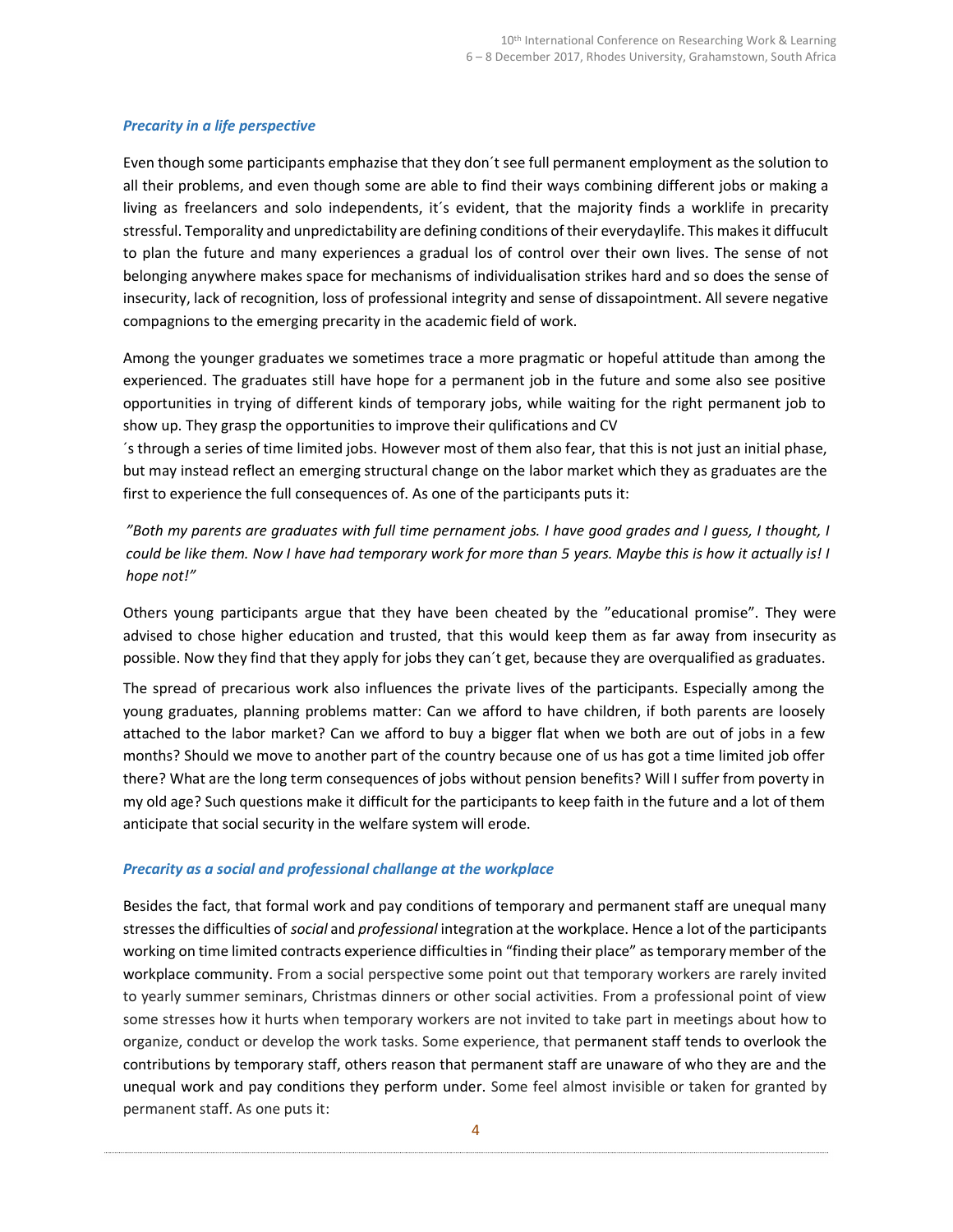"It´s the sense of not… You are just not important. It shows in so many ways, we are expected to do all sort of things, but we are not payed for it".

At small well-functioning workplaces employment differences seem to play a minor role since the need of close cooperation supports group solidarity and shared interests. At large workplaces like the University, the differences tend to exclude the temporary staff from important professional parts of the workplace community. As a university teacher from our interview puts it:

# "I would very much like to engage in a research group, but I know quite well, that when it comes to money and funding of new projects, I'm not included".

The examples show how lack of social and professional recognition from colleagues matters a lot to the participants. When telling about the inequality many participants try to balance their analysis and often they stress that permanent staff can be very friendly and some participants even take on the blame - reasoning that they should have been more outreaching or explicit in showing their qualifications and eager to invest in the workplace. Others state pragmatically, that they don´t expect to be treated as equals with permanent staff, as long as the temporary staff is not ignored and their position as co-producers is recognized at workplace level. As we shall see below, these problems are also interwoven with the participant´s relationship to management.

## The difficult relationship with management

The temporary staff is vulnerable in the interplay with management. A lot of them describe their temporary presence on the workplace as "a permanent exam" meaning that they feel continuously tested – sometimes without really knowing, what criteria they are judged by. As a consequence, many participants over-perform. They take on more responsibility that their contract obligates to and they accept unfair distribution of workload in order to show their dedication and willingness to work hard. Furthermore participants tell, how they are constantly looking for signs showing, that they might have another time-limited contract when their current contract finishes. As a participant explains:

# "You constantly interpret all kinds of signs that might reveal, if management is ready to prolong you for a couple of months extra".

Some argue, that it is impossible to report sick at work. The risk of negative consequences is simply too high. These examples show that temporary workers suffer under unclear performance expectations and this leads to a lot of worry about how no navigate in clever ways in order to maintain employment.

## The workplace environment and quality of work

Looking into empirical findings it is clear, that at the organizational level the tendency towards more precarious work lead to changes affecting both the work environment and the quality of work.

Increasingly unequal work and learning conditions emerge, and formal and informal privileges become more and more differentiated, and in several cases the temporary workers find that workload is unjustly distributed. Furthermore management and colleagues overlook qualifications among the temps that could improve quality of work. It is evident that not only the temporary employees are affected by such circumstances. Also permanent staff is affected - directly or indirectly. This is partly because continuity is lost, when large turnover becomes "the new normal", partly because the quality of the social climate is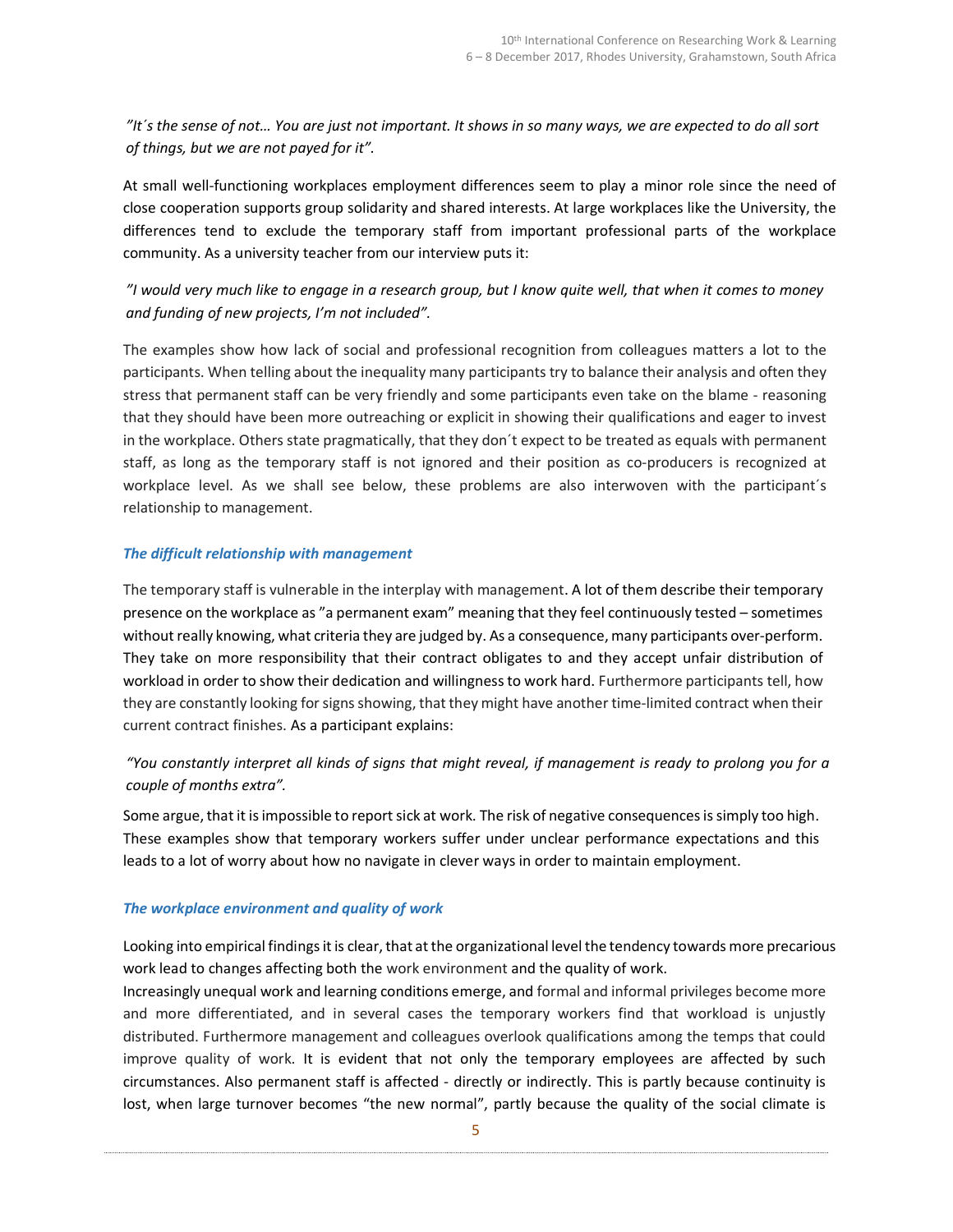eroding within this fragmented atmosphere. At some large workplaces extensive use of temporary contracts results in competitiveness among temporary employees all striving for a permanent position. Hence not only work environment but also the quality of work is affected. Professional standards are undermined by an illfunctioning work environment if inequality and competition rather than cooperation and mutual learning define the atmosphere and set unsatisfactory conditions for conducting highly qualified academic work.

## Professional identity and learning opportunities

The empirical findings show, that the possibilities of maintaining and developing professional identity matters a lot to the participants. In some branches the graduates are recruited for specialized tasks and they experience good opportunities for using their professional competences, even if it is only for 6 months or less. Such – yet rare - examples are given among cultural workers referring to specialized archaeologists recruited for exiting excavations. Mostly however, the employees experience poor opportunities of making use of their competences. Some of the participants have chosen to supply the income from academic precarious work with part time unskilled jobs. Some work in the care sector, others have cleaning jobs in the evenings. In this way they hold on to their profession, but the basic income derives from the unskilled work. Sometimes the reasons are economic, sometimes the professional interest explains the double strategy. Either way such double strategies are characterized by ambiguity and doubts. "Shall I give up on my professional identity or keep trying to get a fulltime academic employment?"

Participants tend to hold on to their professional identity striving for academic employment. However, conditions for professional development within the academic field tends to weaken and become differentiated, leaving the temporary employees with little or no access to further education. Management invests educational effort in permanent staff and exiting development tasks are given to them, rather than to the temporary staff. Long term strategies do not include the temporary staff and their individual qualifications are often not recognized as potentially useful in the future planning. In the long run, these conditions can lead to de-qualification of temporary workers.

### Professional responsibility

In the above described scenario some temporary workers struggle with their sense of professional responsibility. They want to engage and take responsibility for the quality of work, but their time limited contracts and lack of professional inclusion in the work community stands in the way. The interview material shows different strategies to deal with such circumstances. Some engage even harder when contracts are soon to run out. Others tend to let go of professional standards in order to protect themselves from disillusion because of the unrecognized engagement. Some tell us, that this is a very ambiguous situation to be in, since they don´t want to downgrade their engagement, but they are forced by circumstances to withdraw from engagement – sometimes also for practical reasons because the need to spend increasingly more time and effort on finding a new job, when the contracts are soon to run out. It can be a contradictory challenge, leaving an unfinished business behind, when a contract runs out:

I was prolonged illegally for 4 months. They don´t feel bad about it in their belly, and I wanted to be prolonged. Then they gave me the tasks nobody else wants… But I write everything down in manuals for the next temp. It´s fair to do, when you know, you´re out of here soon. But I´m thinking; good luck! Being a temporary worker, you have to protect yourself a little bit. You can´t get to emotionally involved, wondering how they are going to make it, when I´m gone.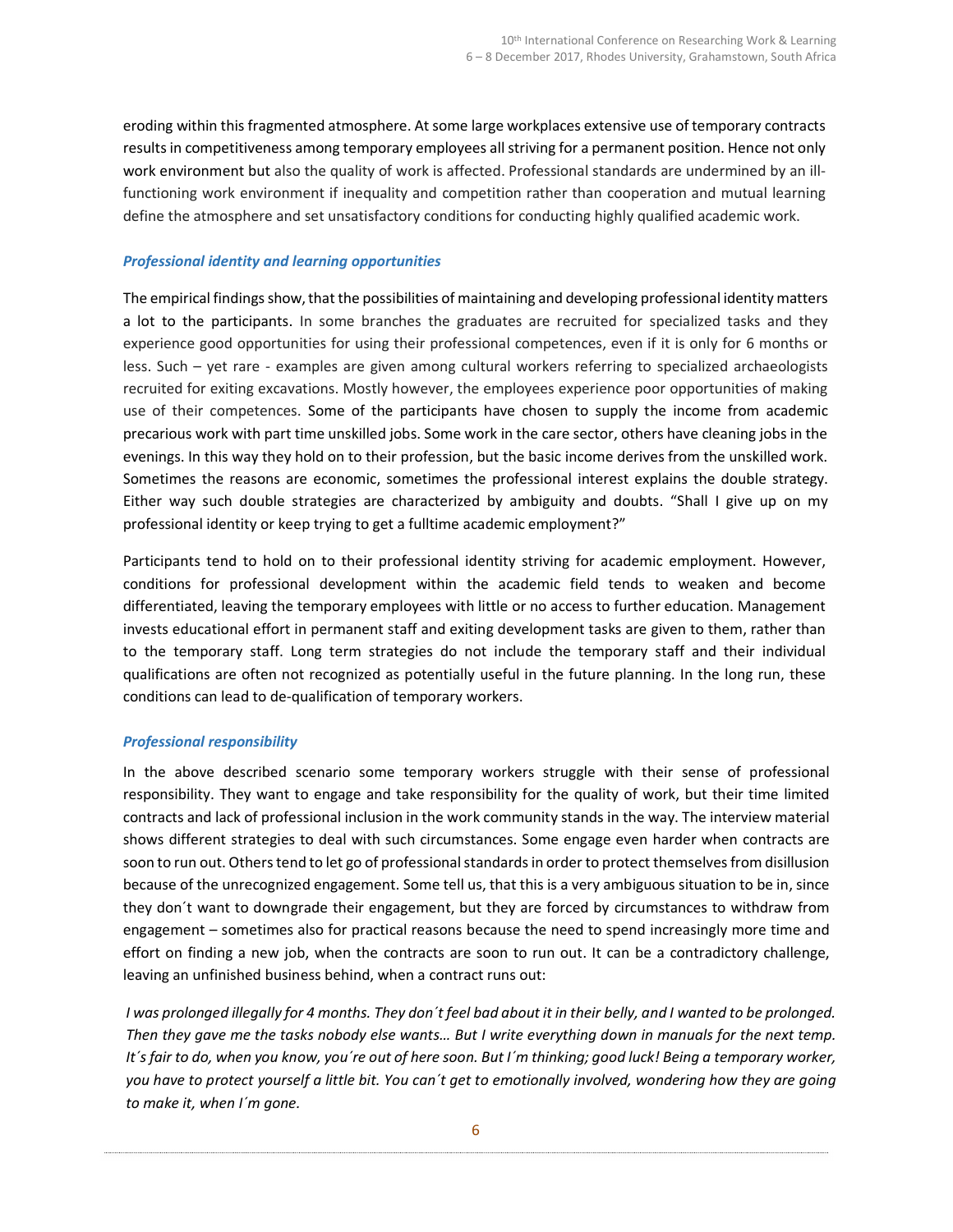As the quote shows it is an ambivalent matter to maintain the sense of moral and professional responsibility and often the participants are struggling to balance between engaging and self- protection. Participants also exemplify that a lot of knowledge is lost due to large turn over and sometimes initiatives or projects must start all over or end before time because it is impossible to establish continuity. As one explains about an important development project that fell apart:

It leaves a ruin of unfinished work. I was allows to take up the project left behind, but I had to give up on it. It was work initiated by temps who are not here anymore - angles on the matter have vanished with them. What a waste, it could have been so great, doing the project. 90 % of all the work never done relates to the fact that there is no structure, people are gone simply.

## Need of change?

Finally we have asked all interview persons, what kind of improvement of work and pay conditions they wish for. Some would like the public to know more about the precarious work and pay conditions spreading in the fields of academic work. Others ask for networks and trade union support to negotiate better conditions in temporary contracts. Some suggest - quite the opposite – that, Trade Unions should strive to abandon temporary work contracts at all. This strategy however can also backlash to the precarious workers. A university teacher explains how she sometimes feels caught between principles and reality:

"I am so much against all the time limited job offers – we are exploited, it should be prohibited! But every time I get a new offer, I agree. Sometimes I even ask my trade union to help me out on a formal level, so that I can be prolonged once again".

This last quote provokes the question: Are the precarios workers well supported by their trade union or do the trade union fail to grasp their specific needs and interests? Some participants don´t believe that the trade union really care about them, others argue, that organizing the precarious is the most important current trade union challenge and they provide with practical ideas and suggestions on how to improve work life conditions through the trade unions.

## What can we learn from the empirical insights? Concluding remarks

The empirical examples above show that precarity exists within the field of academic work and the affected struggle with a lot of challenges and dilemmas. It is not easy to predict consequences in the future but the results of our project indicate that it is important to continue identifying the variety of consequences making use of both sociological and humanistic approaches in order to interpret how the spread of precarious work effects individuals, families, work communities and the quality of work itself - and thereby society in general.

The complexity of the phenomenon also indicate that overcoming problems related to the spread of precarity is not something that can be left to the labor market parties to solve alone since the problem is rooted in the development of capitalism and heavily interwoven with political aims to reorganize systems of social security in the welfare state. However it is possible that trade unions could engage in dialogues with members affected by precarity and develop new strategies of political interest in cooperation with them. Gathering and exploring the precarity experiences in a shared learning environment could pave the way for politicizing and translating insights into new demands within and beyond the labor market negotiation system.